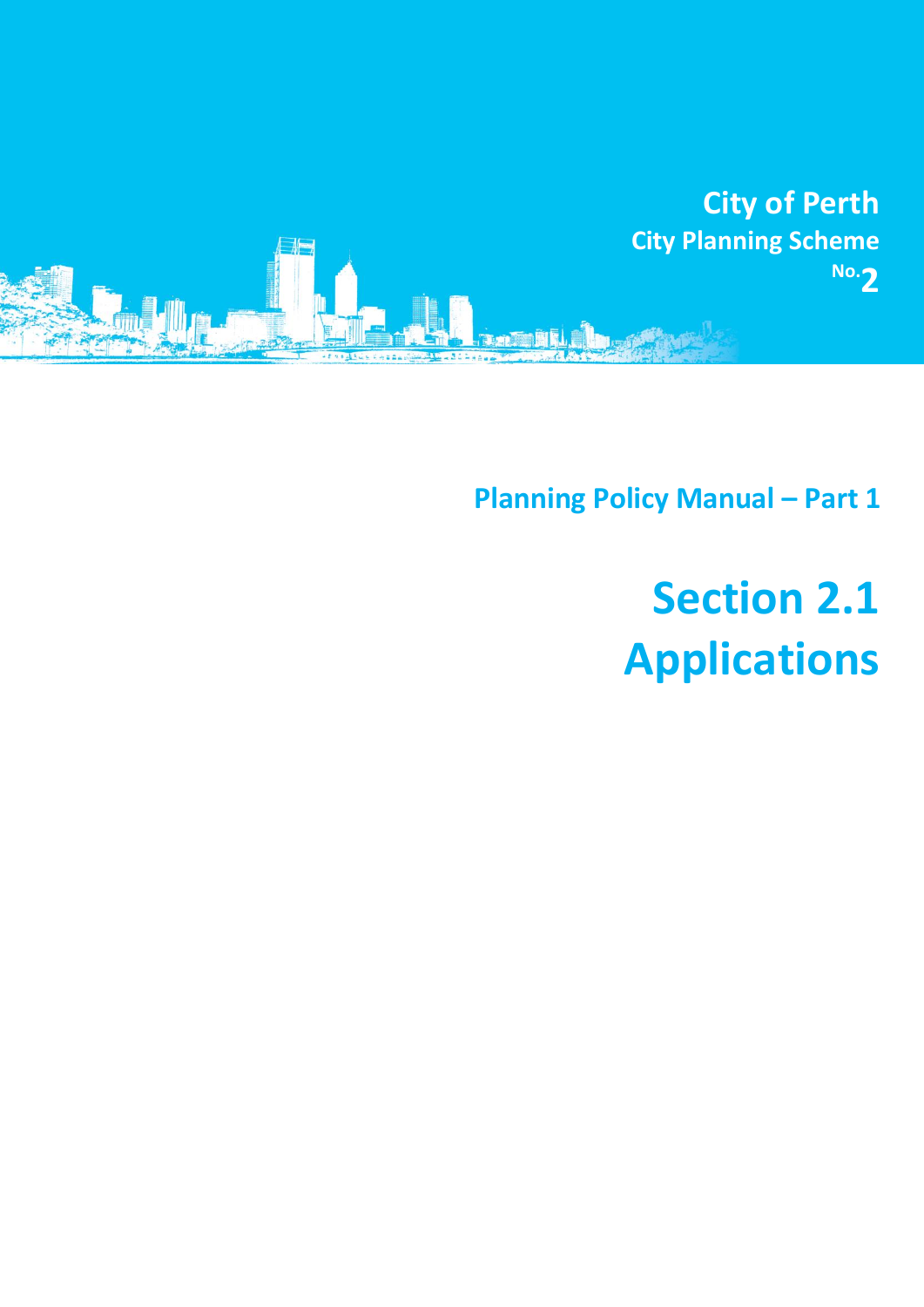

**Version # Decision Reference Synopsis** 1 26 June 2001 Adopted

|   | 30 August 2011   | Amended |
|---|------------------|---------|
|   | 26 February 2013 | Amended |
| 4 | 13 December 2016 | Amended |
| ∽ | 11 April 2017    | Amended |
|   |                  |         |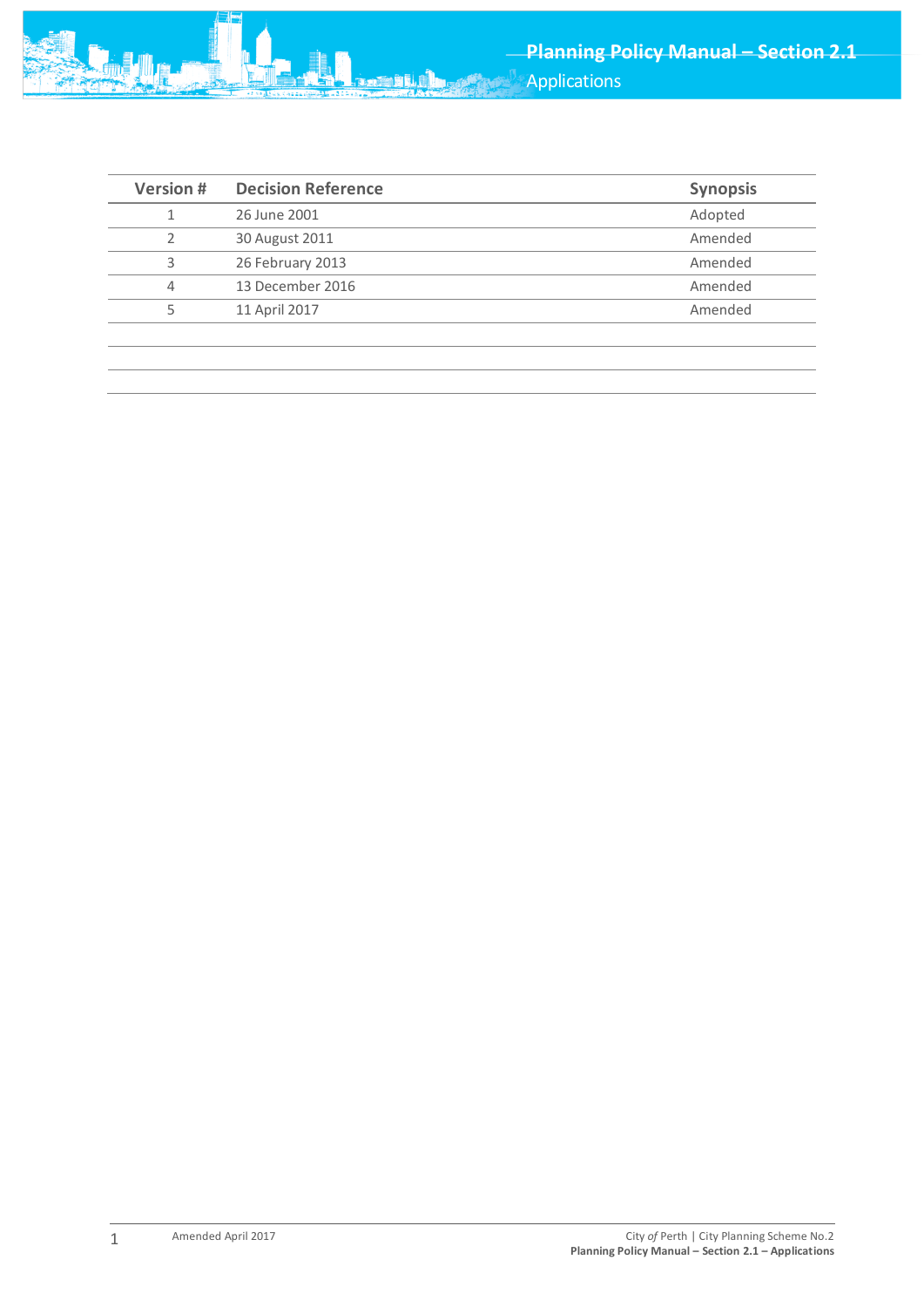# **CONTENTS**

| <b>SECTION</b> | <b>TITLE</b><br><b>PAGE</b>                                                  |
|----------------|------------------------------------------------------------------------------|
| 1.0            |                                                                              |
| 2.0            |                                                                              |
| 2.1            |                                                                              |
| 2.2            |                                                                              |
| 2.3            | Digital Rights Management Policy for 3D Models and Development Applications5 |
| 3.0            |                                                                              |
| 3.1            |                                                                              |
| 3.2            |                                                                              |
| 4.0            |                                                                              |
| 4.1            |                                                                              |
| 4.2            |                                                                              |
| 4.3            |                                                                              |
| 4.4            |                                                                              |
| 4.5            |                                                                              |
| 4.6            |                                                                              |
| 4.7            |                                                                              |
| 4.8            |                                                                              |
| 4.9            |                                                                              |
| 4.10           |                                                                              |
| 5.0            | <b>ACCOMPANYING INFORMATION FOR APPLICATIONS OF A MINOR NATURE13</b>         |
| 5.1            | Minor external alterations and/or additions to existing buildings 13         |
| 5.2            |                                                                              |
| 5.3            |                                                                              |
| 5.4            |                                                                              |
| 5.5            |                                                                              |

**STARTED**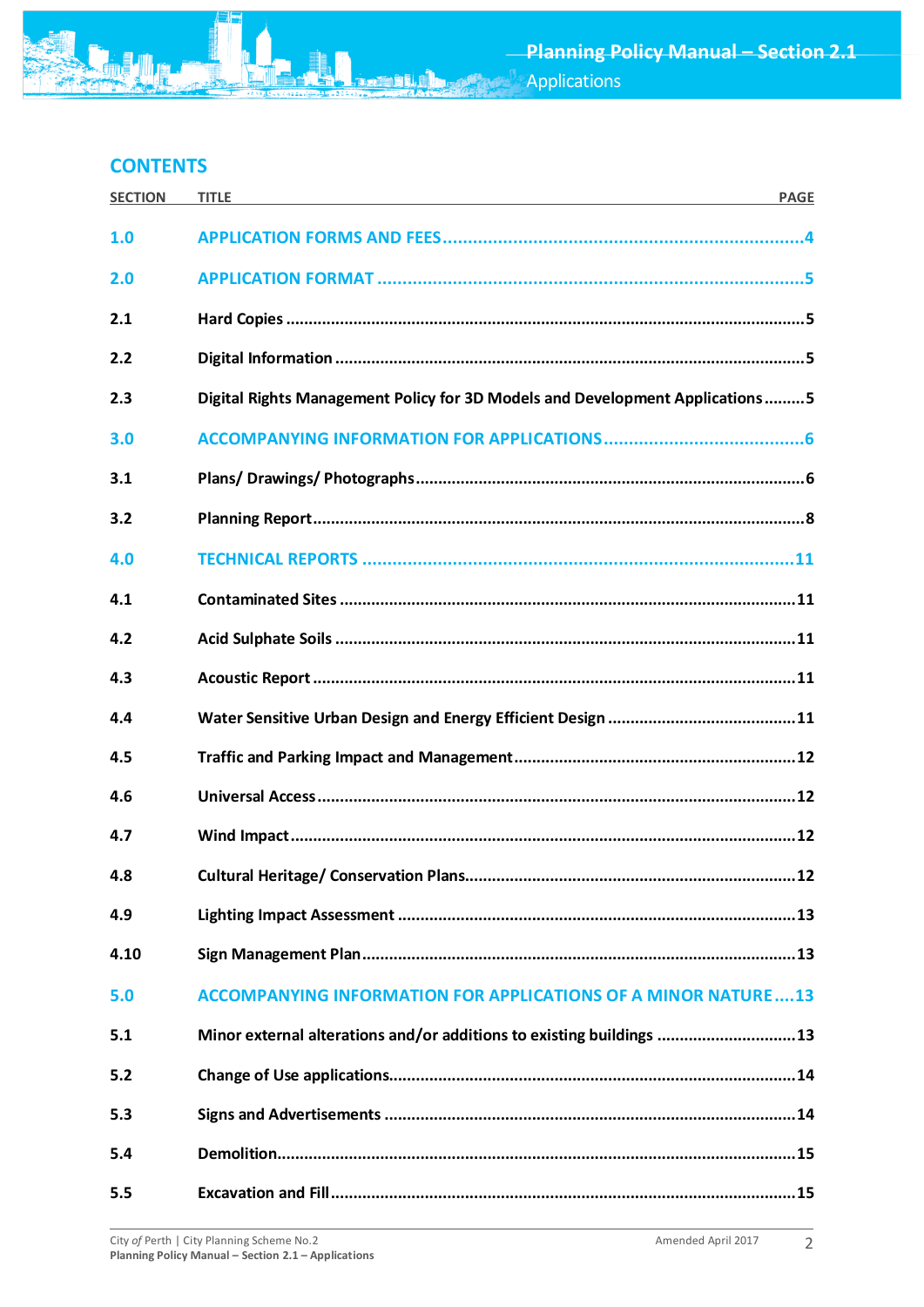# **AIM**

The aim of this policy is to detail the requirements for the submission of an 'application' (as defined by the City Planning Scheme No. 2 as amended) for development approval.

Clause 61 of the Deemed Provisions identifies development for which approval is not required.

# **POLICY INTENT**

This policy provides direction on the level of information and detail to be provided as part of an application for development approval, as follows: -

- 1. Application forms and fees
- 2. Application format
- 3. Accompanying information for general applications
- 4. Technical reports
- 5. Applications of a minor nature

Prior to designing their proposal, the applicant should be familiar with the following:-

- City Planning Scheme No. 2 requirements;
- Relevant state, environmental or planning policies;
- Relevant design principles, guidelines and policies.
- The Deemed Provisions; and
- The Supplemental Provisions contained in Schedule A to the Deemed Provisions.

In some instances following an initial assessment, the need for additional plans and information may be identified and requested by the local government in order to properly determine the application.

An applicant should contact the local government's Planning Officers and the City Architect as early as possible in the design process particularly in regard to any major proposals or sites with heritage issues.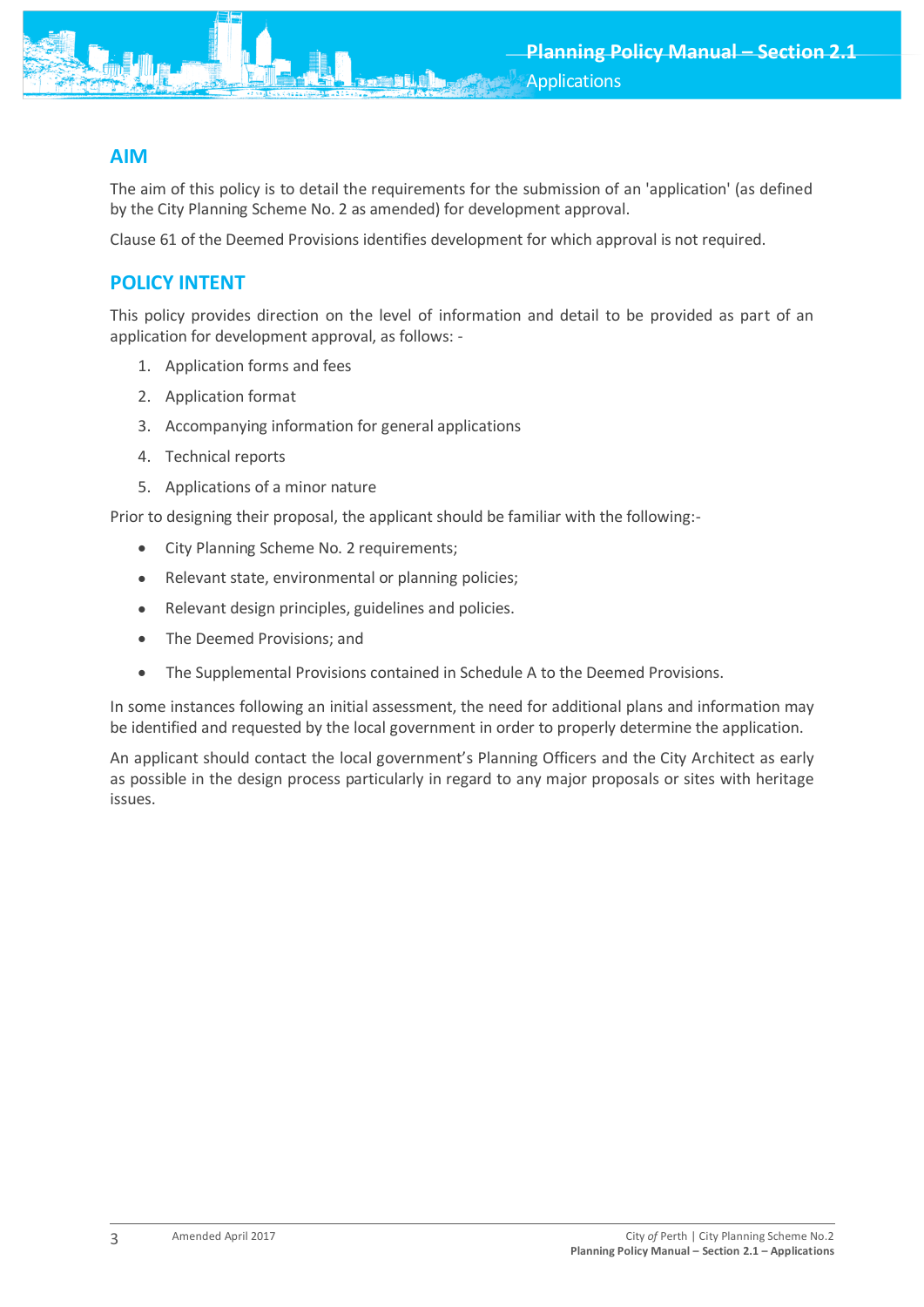

# <span id="page-4-0"></span>**1.0 APPLICATION FORMS AND FEES**

Specific information is required to accompany an application for development approval. In order for a detailed assessment to be made in a timely manner, all application forms, fees in accordance with the local government's adopted fee schedule, plans and supporting documentation are to be submitted at the time of lodging an application. If an application is incomplete it is not deemed to be a valid application and accordingly will not be processed.

A completed MRS Form 1 and a completed 'Application for Development Approval' form in accordance with clause 86 of the Deemed Provisions are to be submitted together with the application fee and a completed and signed checklist. In addition, where an advertisement/sign is proposed, the additional form in clause 86 '*Additional information for development approval for advertisements*' will need to be submitted.

The forms are to be accompanied by such information as required under the City Planning Scheme No.2 and clause 63 of the Deemed Provisions.

The submissions of the original forms are to be signed by the owner(s) of the land/property. Owner is defined in the Deemed Provisions.

If signing the forms on behalf of the owner(s) of the land a letter of authorisation signed by the owner(s) must be provided. In the instances where a company (or companies) is the owner(s), a Director of each company may sign the forms, printing their full names and stating their position title.

Any proposal affecting common property areas in strata titled development is signed by all strata owners or alternatively is signed by the secretary of a Body Corporate provided the Body Corporate has the written authority to act as a representative agent on behalf of the individual strata owners. A copy of the agreement from the Body Corporate as well as a copy of the Body Corporate minutes must be attached to the application forms.

A current copy of the Certificate of Title (no older than 6 months from date of lodgement) including the diagram, is required to be submitted with the application in order to provide evidence of ownership, to confirm the details and dimensions of the lot/s and to indicate if there are any encumbrances on the title.

# **Development Assessment Panel Applications**

Should an application be required to be determined by a Development Assessment Panel (DAP), the applicant will need to lodge a DAP application form together with the new DAP determination fee. The MRS Form 1 and forms referred to in clause 86 of Deemed Provisions and the local government's fee will also be required. Schedule 1 of the Planning and Development (Development Assessment Panels) Regulations 2011 outlines the fees for DAP applications.

Should the applicant choose to have their application determined by a DAP, the applicant is also required to submit a DAP application form and DAP determination fee where appropriate.

In either case the applicant will be required to make an appointment with a local government's Planning Officers to submit their DAP application form, supporting documentation and fees.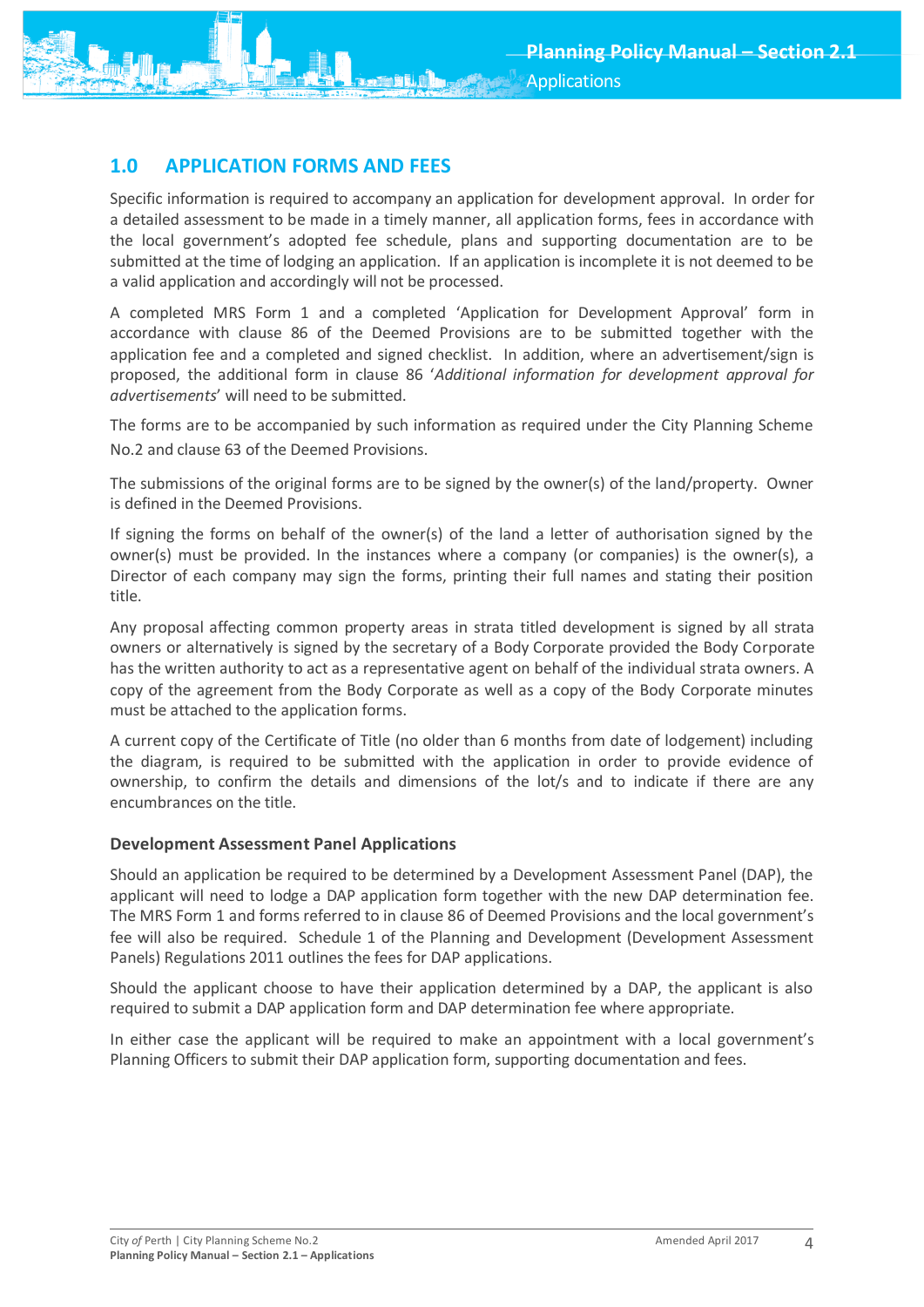<span id="page-5-0"></span>

All applications are to be submitted in two formats, being digital and hard copy as detailed below.

## <span id="page-5-1"></span>**2.1 Hard Copies**

Each application is to be accompanied by copies of the plans, drawings, photographs and detailed reports as required by the local government. The number of copies shall be determined by the local government.

## <span id="page-5-2"></span>**2.2 Digital Information**

All applications are to be submitted in a digital format (JPEG for images and Adobe PDF for plans). This includes a copy the forms, plans and supporting documentation.

Additional or updated information supplied after the original application is lodged shall be provided in both hard and digital format.

Please note that a digital survey plan of the site is required to be submitted in a data exchange format (or CAD format) as determined by the local government.

# **2.2.1 3D Digital Model**

All new buildings and major alterations and additions to the exterior of an existing building require a 3D digital model to be submitted in a format to be determined by the local government.

In general, relatively minor applications outlined in Section 5 of this policy will not require a 3D digital model.

If post approval, the applicant seeks to amend the development (as approved) the applicant must resubmit a 3D digital model incorporating such amendments.

#### <span id="page-5-3"></span>**2.3 Digital Rights Management Policy for 3D Models and Development Applications**

Applicants should refer to the local government's *'Digital Rights Management Policy for 3D Digital Models and Development Applications'* which details the treatment of digital information, and have completed and signed the *'Development Application Checklist'* prior to submitting an application.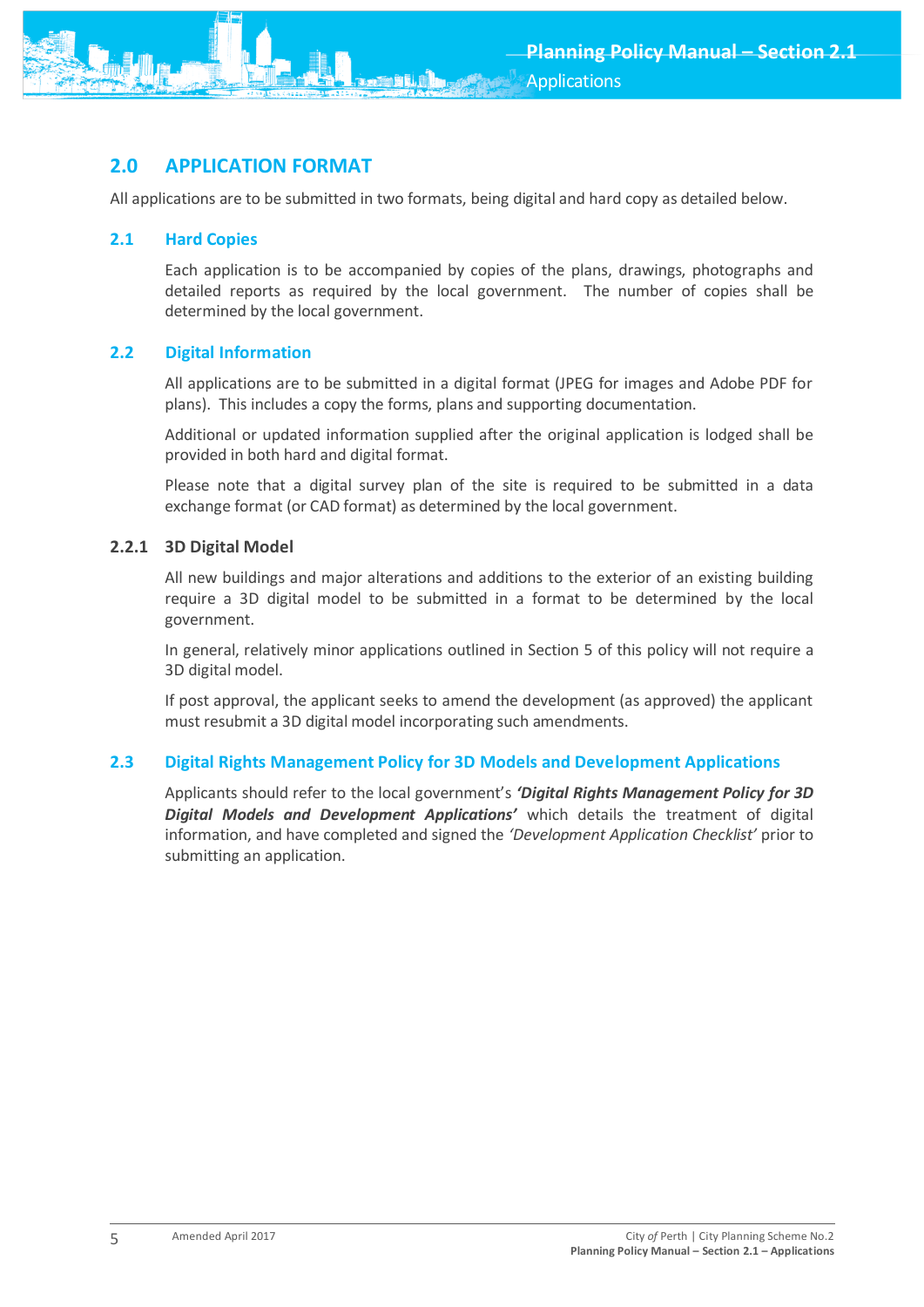<span id="page-6-0"></span>

The specific requirements for each application will vary with the nature of the proposal, its complexity and location.

# <span id="page-6-1"></span>**3.1 Plans/ Drawings/ Photographs**

The following will generally be a minimum requirement for each application:

#### **3.1.1 Location Plan**

This plan should include a north point and be drawn to a scale of at least 1:1000 and clearly identify the dimensions and area of the subject site in the context of its locality.

#### **3.1.2 Site analysis /feature survey plan(s)**

The plan(s) should include a north point and illustrate existing site conditions and the relationship of the proposal to surrounding land and buildings. It should also be drawn to a standard scale of 1:100 or 1:200. The plan(s) should indicate the following: -

- (a) All boundaries and area dimensions (to be consistent with the attached Certificate of Title of the subject site);
- (b) Street names and lot numbers;
- (c) The location of any easement(s) within the site;
- (d) Existing and natural ground levels and proposed levels of the site to an established Australian Height Datum (AHD) datum, including 0.5 metre contour intervals and spot heights (where applicable);
- (e) The location, height and proposed use of any existing buildings and/or structures to be retained and any existing buildings and/or structure to be removed;
- (f) The outline and height of any buildings proposed;
- (g) The location and height of buildings on adjoining properties, including the location of any major openings, or private open spaces, recreational areas (pools or courtyards) and floor levels situated adjacent to the side and rear boundaries of the subject site;
- (h) Existing and proposed means of access for vehicles to and from the site, including the location and dimensions of any existing or proposed crossovers;
- (i) The type and height of boundary fencing/retaining walls on the subject site;
- (j) The location, dimensions, design and details of any existing and proposed landscaped areas;
- (k) Views and vistas;
- (l) Existing trees (over three metres in height) on the site proposed to be retained or removed;
- (m) Noise sources;
- (n) Street verges, street trees, power/light poles, street furniture; adjacent footpaths including levels, kerbing, road islands, bus shelters or one way traffic routes adjacent to the site and any other obstructions which restrict access to the site;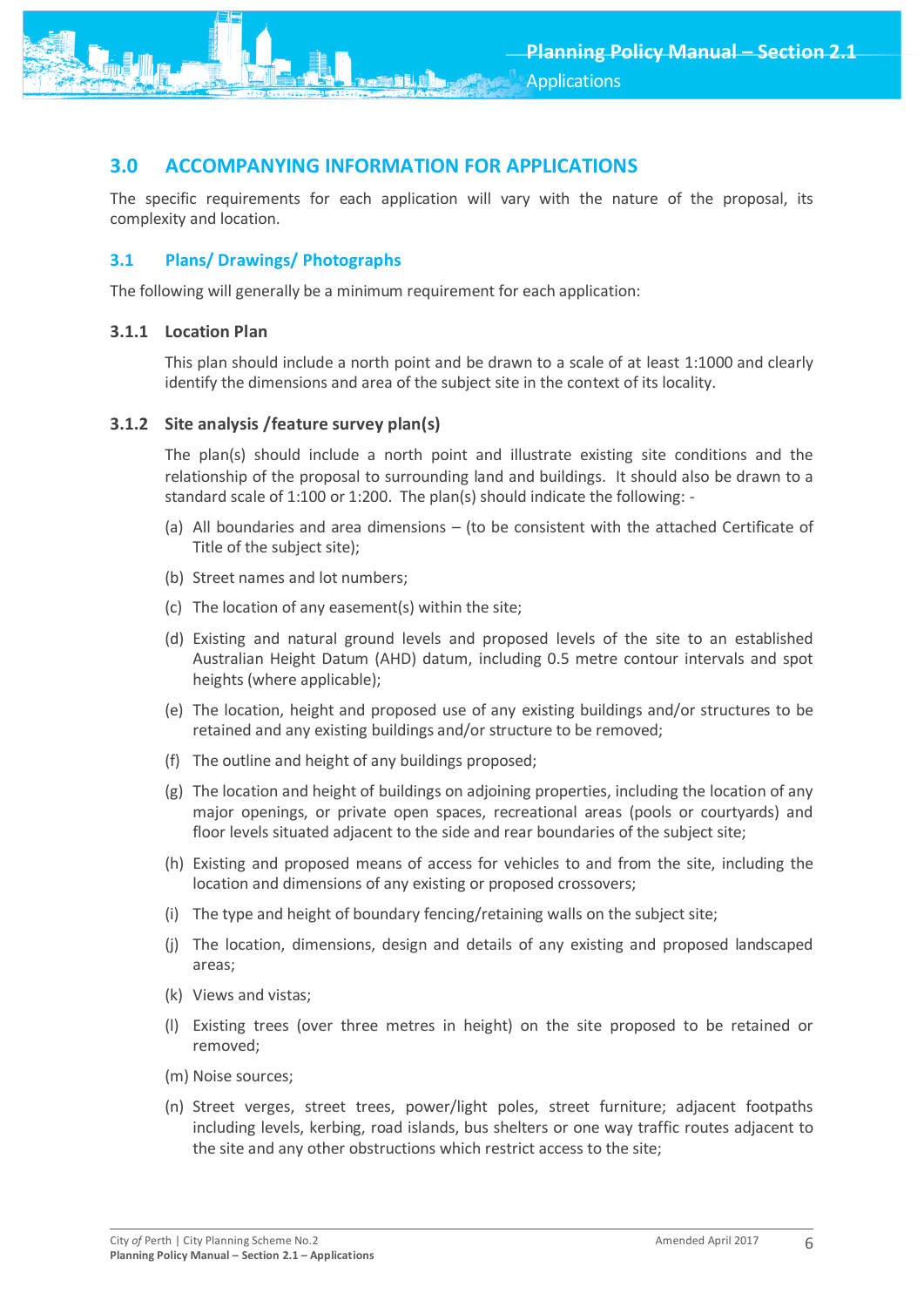

- (o) Location of services and drainage, including storm water, sewer, gas, telecommunications, potable and fire water, hydrants and adjacent booster cabinets; and
- (p) Additional information particular to the site that would help to set the context for the locality within which the development is proposed.

# **3.1.3 Design Plans**

These plans are to be drawn to a standard scale of 1:100 or 1:200. Please note that the building heights are to be measured in metres from the AHD. These plans should include the following: -

- (a) **Site plan(s)** indicating the existing development on site and a building footprint of the proposed development and the proposed internal finished ground floor level(s) and external ground/ paving levels indicated in AHD, vehicle access ways, location of fire escapes (where appropriate), pedestrian paths, landscaped areas, proposed retaining wall and fencing (including height levels in AHD and top of wall calculations), the location of any existing street trees and street furniture, and the outline of the buildings on the adjacent sites indicating the location of any openings.
- (b) **Floor plans** for each floor of the proposed development or for each typical floor level, and the proposed finished floor levels for each floor level. These plans should delineate the site boundaries and setback requirements of the CPS2 including policies, guidelines and where appropriate, the R- Codes. Each floor plan should also identify the existing and proposed use of the area, window and door openings. Proposed alterations to existing buildings must clearly indicate the existing building layout and what changes are proposed to the building. The corresponding floor levels and any major openings of adjoining buildings are also required to be submitted.
- (c) Each floor plan should indicate the amount of floor space dedicated to each use such as retail, office or residential. The total amounts of floor space for each use should also be provided.
- (d) A roof plan indicating the location of plant and service equipment will also be required.
- (e) The appropriate plans shall show the proposed car parking layout including the location, numbered and dimensions of vehicle bays, aisle widths; vehicle circulation patterns and means of vehicle access, including the width of any crossover(s). The provision of bicycle bays and the details of end of trip facilities to be identified. Other special purpose bays including motor cycle, delivery and service vehicles, and universal bays are also required to be identified. In regards to on site servicing of commercial buildings, the plans should depict the location and dimensions of any area proposed to be provided for the loading and unloading of vehicles and the means of access to and from those areas.
- (f) **Elevation drawings** of each elevation of the proposed development (sides, rear and front), delineating the proposed colours, materials and finishes, roof pitches, windows (clear and/or obscured). Proposed alterations to existing buildings must clearly indicate what changes are proposed to the facades. The building height dimensions to be in metres.
- (g) Street elevations drawn showing the proposed development and the whole of the existing development on each lot immediately adjoining the land the subject of the application, and drawn as one continuous elevation.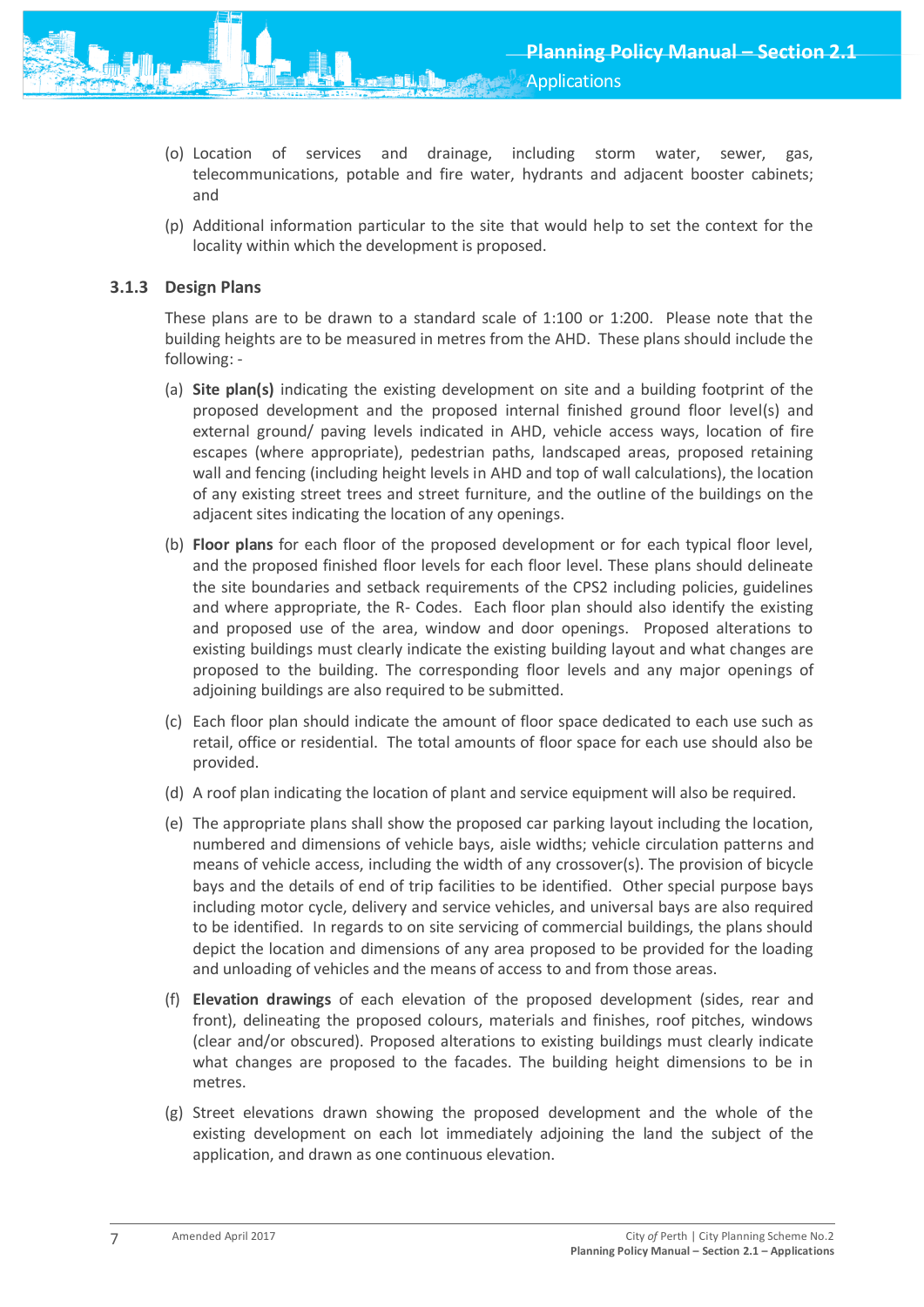

- (i) **Sections** through both the length and width of the development, including floor to ceiling heights and any proposed basement levels are to be provided.
- (j) **Landscape details** indicating the location, dimensions, and design of any proposed landscaping area. This information may be included as part of the site or ground plan. Further details may be required at the Building Licence stage.
- (k) **Overshadowing plan** in order to ascertain overshadowing implications of proposed developments which may impact on the availability of sunlight onto adjoining properties or public spaces, a shadow cast diagram will be required indicating the shadow cast by the development at 9am, midday, and 3pm on the winter solstice (21 June) and on the equinox. The shadows cast by any adjacent buildings are to be identified separately and the cadastral boundaries, streets and the outline of the surrounding buildings are required to be included in the diagram. This information may also be provided as part of the applicant's submitted 3D digital model.

## **3.1.4 Photomontage and/or coloured perspectives**

At least one photomontage superimposing the proposal into the streetscape, or a colour perspective of the proposed development showing the street elevation(s) of the proposal from a pedestrian perspective being submitted (including A4 and A3 coloured copies). The perspective/photomontage should include the adjacent buildings for the purpose of showing the proposal in context within the streetscape and any impacts on critical/sensitive views from both the public and private domain. Other views may be included if helpful to the assessment of the proposal.

#### **3.1.5 Signage Strategy**

Where a new building, substantial changes to an existing building or signage on a place on the Heritage List are proposed and there will be/are multiple tenants a Signage Strategy is required to be submitted with an application to demonstrate that signage has been given appropriate consideration and will be integrated within the building design and/or coordinated across a site.

The Strategy should include details of the location, type, size, method of illumination and total number of signs that are intended for a proposed development and details of the sign content if known. Where a Strategy relates to a place on the Heritage List or within a Heritage Area it should also indicate proposed materials, colours and fonts. Plans and drawings should be to a standard scale of 1:50 or 1:100.

# <span id="page-8-0"></span>**3.2 Planning Report**

Each application should be accompanied by a Planning Report, which will include a written explanation of the project. The purpose of this is to provide specific details relevant to the site to accompany the Site Analysis Plan and Proposed Design Plans. It is intended to explain design principles and concepts that have informed the proposed development and to demonstrate that the proposal has emerged from a full assessment of a site's characteristics and circumstances including the surrounding locality.

In reporting on the proposed development an applicant needs to provide information on the following: -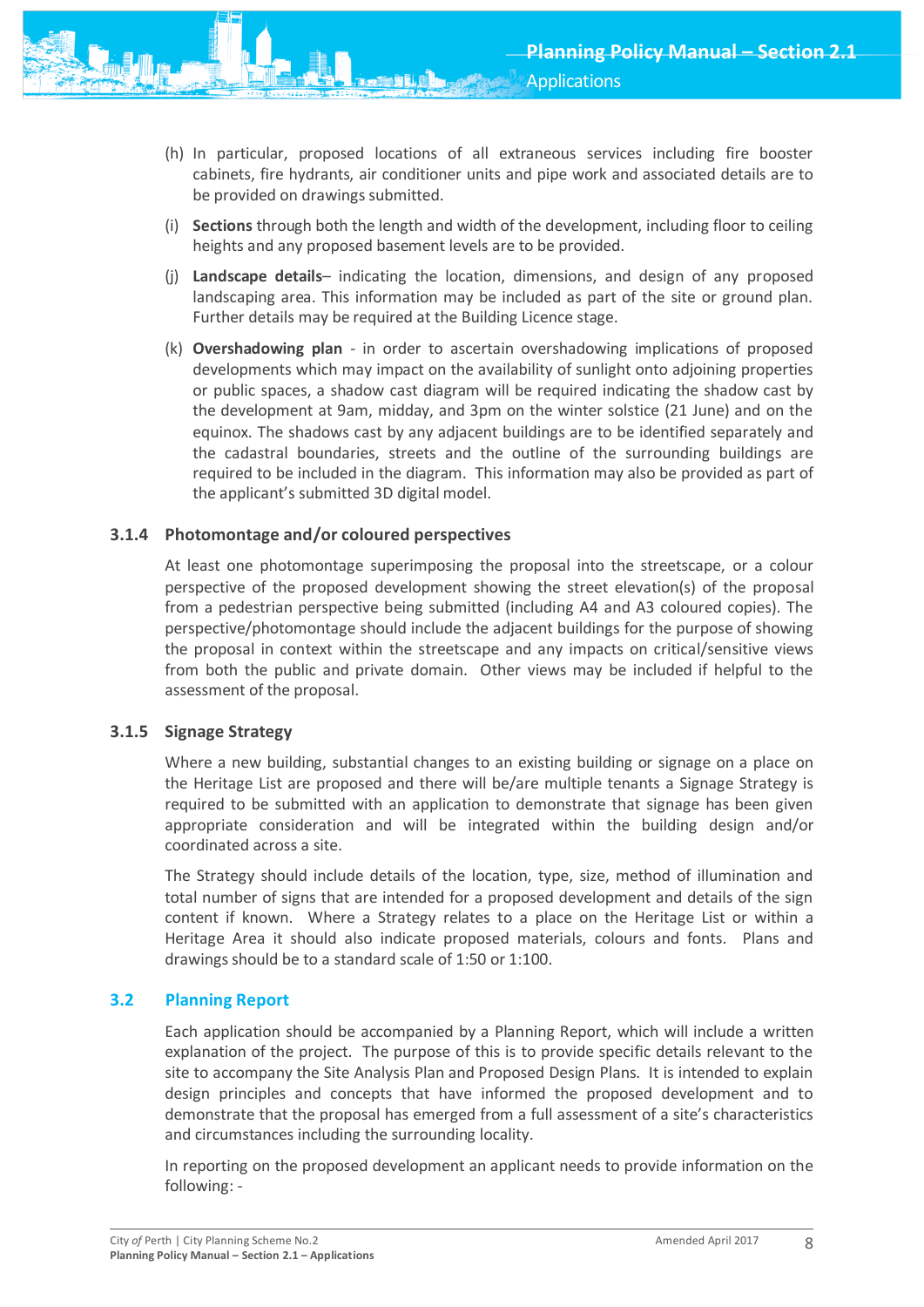

A description of the existing situation including:-

- (i) location;
- (ii) property and tenure;
- (iii) the current uses of the site;
- (iv) the current buildings located on the site;
- (v) an analysis of existing site conditions;
- (vi) site context; and
- (vii) any history relating to the development of the site to date (if any) or details of any heritage significance and listings of the buildings or place.

#### **3.2.2 Proposed Development**

Outline the nature and details of the proposed development, including an Architectural Statement indicating particular design concepts/ elements where appropriate, and how the development incorporates environmentally sustainable principles into the design.

Outline the key opportunities and constraints for the proposed development that have affected and/ or constrained the proposed design outcomes.

#### **3.2.3 Planning Considerations, Policies and Development Control**

Outline how the proposal meets with all relevant development requirements and standards, therefore providing the planning considerations for the site including:-

- (i) City Planning Scheme No. 2, Minor Town Planning Schemes and Local Planning Schemes;
- (ii) the Deemed Provisions;
- (iii) the Supplemental Provisions contained in Schedule A to the Deemed Provisions;
- (iv) Planning Policies and Development Guidelines;
- (v) Relevant Precinct Plan(s) and Statements of Intent;
- (vi) Any relevant local government adopted Planning Study;
- (vii) Relevant strategies;
- (viii) Any State Planning Policy of the Western Australian Planning Commission (including the R- Codes) if appropriate.

It will be necessary to provide planning justification for any areas of non-compliance with any development requirements and standards.

#### **3.2.4 Plot Ratio Calculations**

Details of the calculations of the proposed plot ratio are essential and should include an A4 or A3 set of floor plans (to scale – 1:100 or 1:200) indicating the areas included in the plot ratio floor area calculations. Justification for any plot ratio bonus or transfer thereof in accordance with clauses 27, 28 and 30 of City Planning Scheme No. 2 and any relevant Planning Policies should be provided.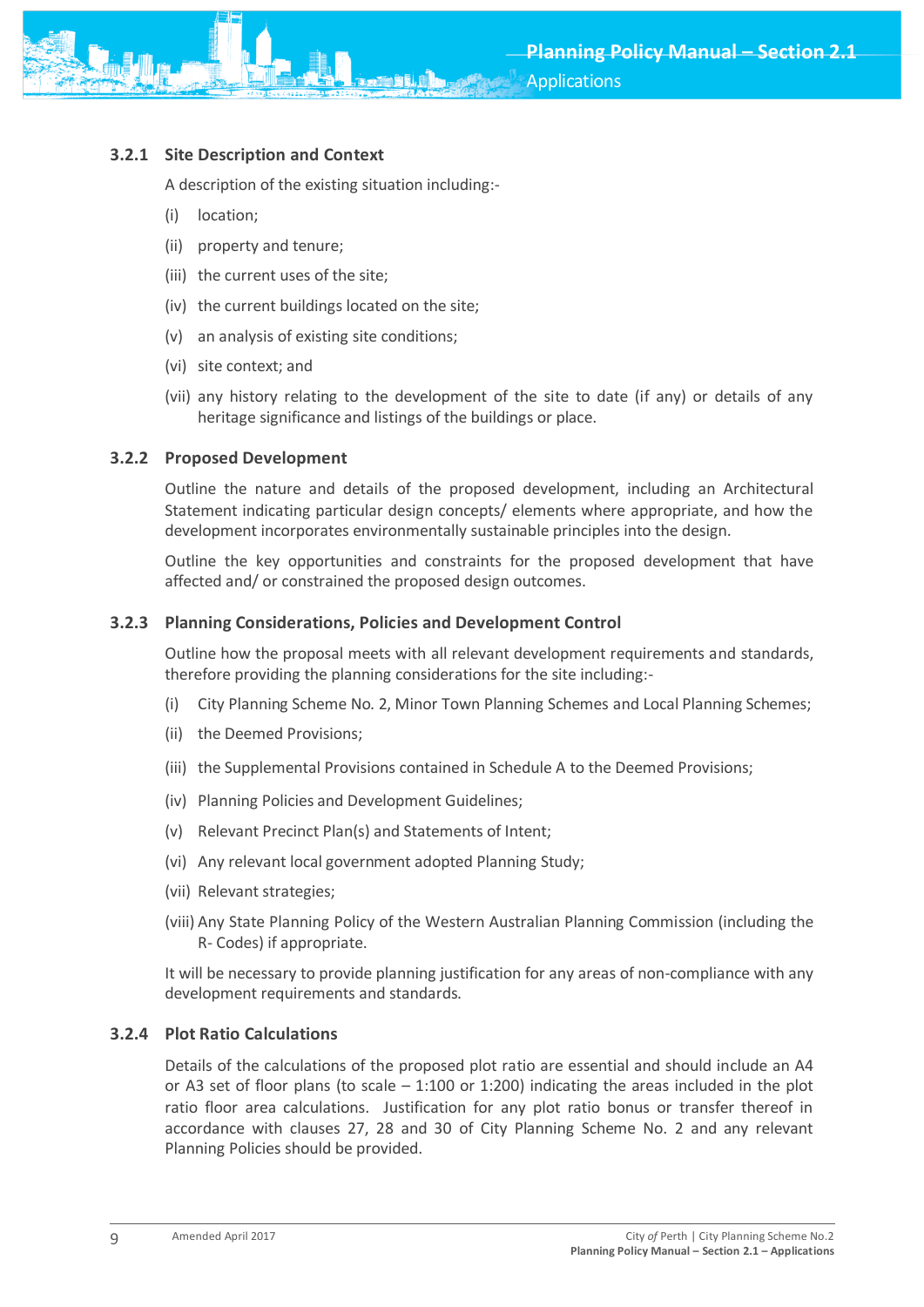

In the case of applications seeking bonus plot ratio, additional documentation will be required to be submitted in order to assess compliance with the bonus plot ratio provisions of City Planning Scheme No. 2 (refer clause 28). Specific details of the required documentation are contained within the Bonus Plot Ratio Policy.

## **3.2.6 Transfer of Plot Ratio**

Transfer of plot ratio takes place in two stages. Firstly a request for approval of a place as a donor site is initiated by the landowner completing the relevant form (Transfer Plot Ratio Donor Site Form). Plans, documentation and information identified by the City Planning Scheme No.2 and the Transfer Plot Ratio Policy will need to be submitted to the local government to assess whether approval shall be granted and identify the quantity of plot ratio transfer.

Once a donor site is listed in the Register of Transfer of Plot Ratio, the local government may approve the use of its transferable plot ratio, in whole or part, at a recipient site. A development application will need to be submitted in addition to information outlined in the Transfer Plot Ratio Policy.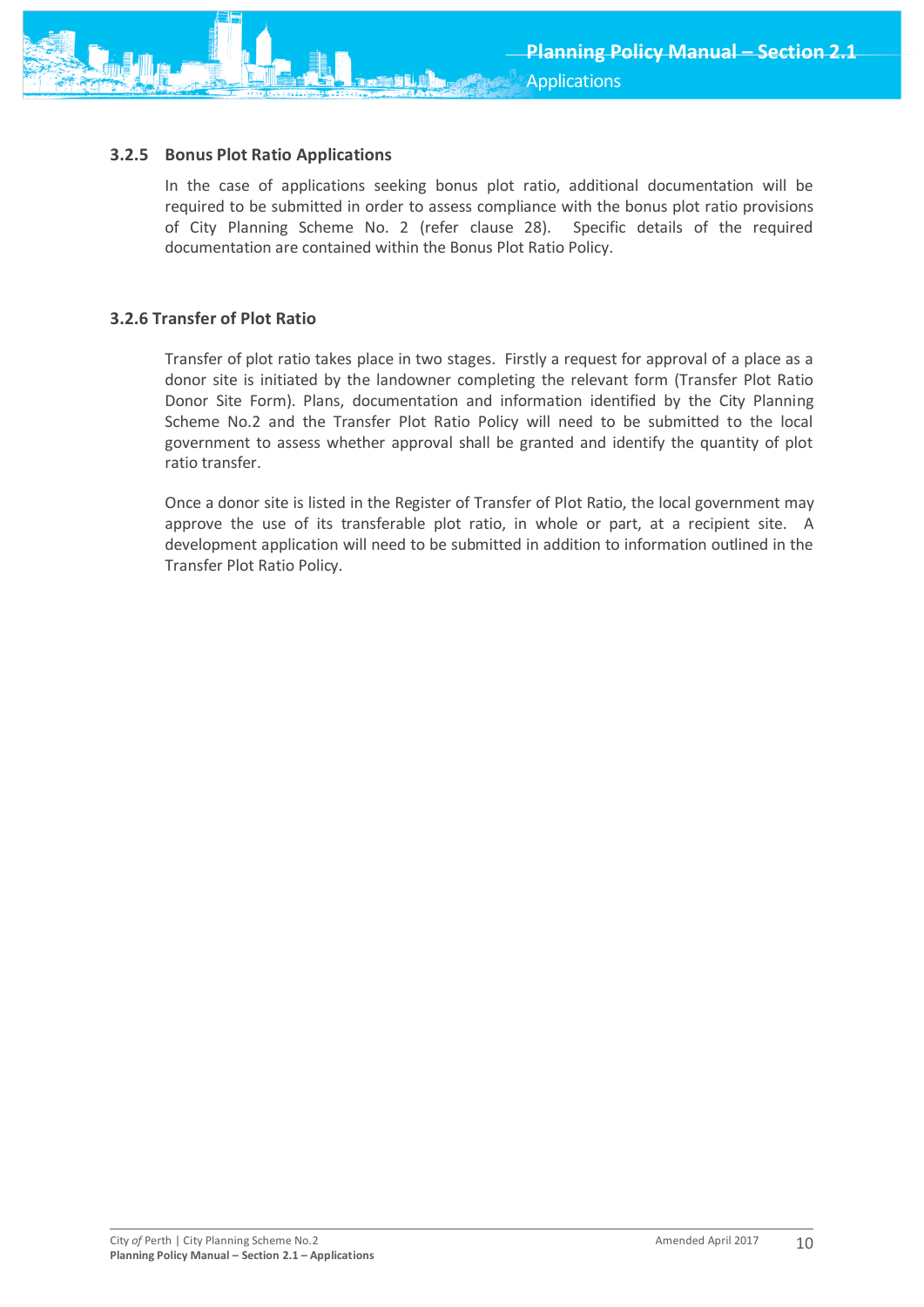# <span id="page-11-0"></span>**4.0 TECHNICAL REPORTS**

Other technical reports prepared by relevant experts may be required to be submitted at the time of lodgement of a development application to address such matters as traffic impacts and parking management, noise impacts, wind impacts, lighting impacts, access audits and heritage assessment.

# <span id="page-11-1"></span>**4.1 Contaminated Sites**

Where a development is proposed on a contaminated site, an environmental assessment report is required to be prepared by a qualified environmental consultant, consistent with the 'Contaminated Sites Act 2003' and submitted to the local government for consideration.

# <span id="page-11-2"></span>**4.2 Acid Sulphate Soils**

Where a development may be affected by Acid Sulphate Soils, a report to be prepared by a qualified environmental consultant to provide an appropriate level of assessment for the proposed development in accordance with the relevant Local Authority provisions, State Government policy statements and the Environmental Protection Authority standards, and submitted to the local government for consideration.

# <span id="page-11-3"></span>**4.3 Acoustic Report**

A report prepared by a suitably qualified acoustic consultant is to be submitted in support of any application for development that may generate a noise impact (i.e.: liquor licensed premises, live or amplified entertainment) or for noise sensitive developments in proximity to noise generating establishments.

The report shall demonstrate how the proposed development has been acoustically assessed and designed for the purpose of minimising the effects of noise intrusion and/or noise emissions. In this regard, residential development should deliver an appropriate level of amenity for residents by attenuating noise between dwellings, other building uses and activities, external noise sources, and from mechanical plant and equipment. Please refer to the Residential Design Policy (Appendix 2 – noise requirements).

For noise sensitive development which will not be situated within close proximity to current noise generating establishments, a preliminary acoustic report may only be required at the time of lodging a development application, with a detailed acoustic report being submitted for approval by the local government, prior to a building licence being submitted.

# <span id="page-11-4"></span>**4.4 Water Sensitive Urban Design and Energy Efficient Design**

As part of an application for every new building or major refurbishment of an existing building, applicants will be required to provide a Water Sensitive and Energy Efficient Design Statement undertaken by an appropriate consultant. The development should aim to achieve high energy efficiency ratings in an accredited system for energy efficient building design and maintenance and keep abreast of any relevant legislative requirements including the Building Code of Australia – Energy (Section J). The proposed development should also incorporate appropriate water sensitive design measures in accordance with the principles outlined in the City Planning Scheme No.2, Policy Manual.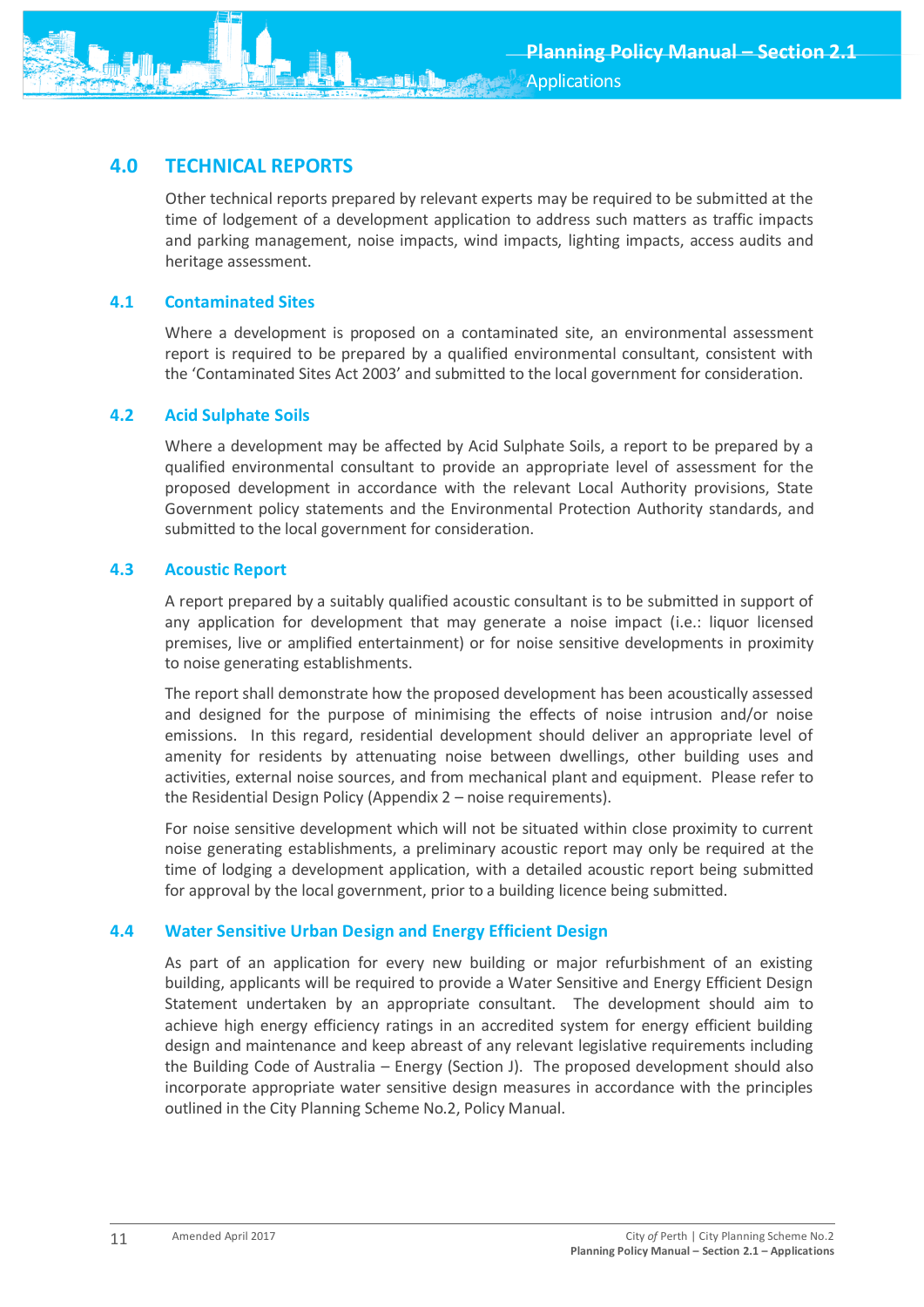<span id="page-12-0"></span>

A Traffic and/or Parking Impact Statement report prepared by a suitably qualified transportation planner or engineer will need to be provided for all applications:

- (a) seeking additional commercial tenant car parking beyond that permitted under City Planning Scheme No. 2;
- (b) for any public car parking proposals or alterations to an existing parking facility;
- (c) for any residential development providing in excess of 50 car parking bays;
- (d) for any developments that in the local government's opinion are likely to significantly impact on traffic generation/movement and parking within the locality; and
- (e) for signage that incorporates animated or variable content and will be visible from a road.

The report is required to assess the impact of the proposal on the local road and traffic network and pedestrian movement and the safety of motorists, cyclists and pedestrians. In the case of applications referred to in (a) to (d) the proximity to public transport should be considered and the cumulative impact of vehicular traffic for specific proposals such as the use of laneways or availability of existing public car parking within the area should also be investigated.

## <span id="page-12-1"></span>**4.6 Universal Access**

As part of the application, where appropriate, applicants will be required to provide an Access Statement undertaken by a suitably qualified consultant demonstrating the proposal's consideration of universal access principles and the obligations of the Disability Discrimination Act 1992. The types of information the Access Statement will provide will vary according to the scale, nature and complexity of the proposed development.

Furthermore, all development will be required to comply with the Disability (Access to Premises – Buildings) Standards 2010 and the relevant provisions of the Building Code of Australia (as amended).

#### <span id="page-12-2"></span>**4.7 Wind Impact**

For development which may impact on the microclimate of the surrounding public realm, a wind impact statement prepared by a suitably qualified consultant will be required to be submitted. For significant high-rise developments (typically when the height is greater than 10 storeys but may be required below this height in some circumstances), the results of a full wind tunnel test will be required to be submitted as part of any application. The report is to identify and analyse the effects of wind conditions on pedestrians within the site, on the street at footpath level and in other areas in the vicinity. The report is to compare and analyse the current situation with the likely impacts created by the new development, and document measures to reduce impacts.

#### <span id="page-12-3"></span>**4.8 Cultural Heritage/ Conservation Plans**

A heritage impact assessment prepared by a suitably qualified heritage consultant is to be provided with all applications relating to properties:

- (a) located or proposed to be in or on a place that has been entered in the Register of Heritage Places under the *Heritage of Western Australia Act 1990*;
- (b) entered in the local government's Heritage List; or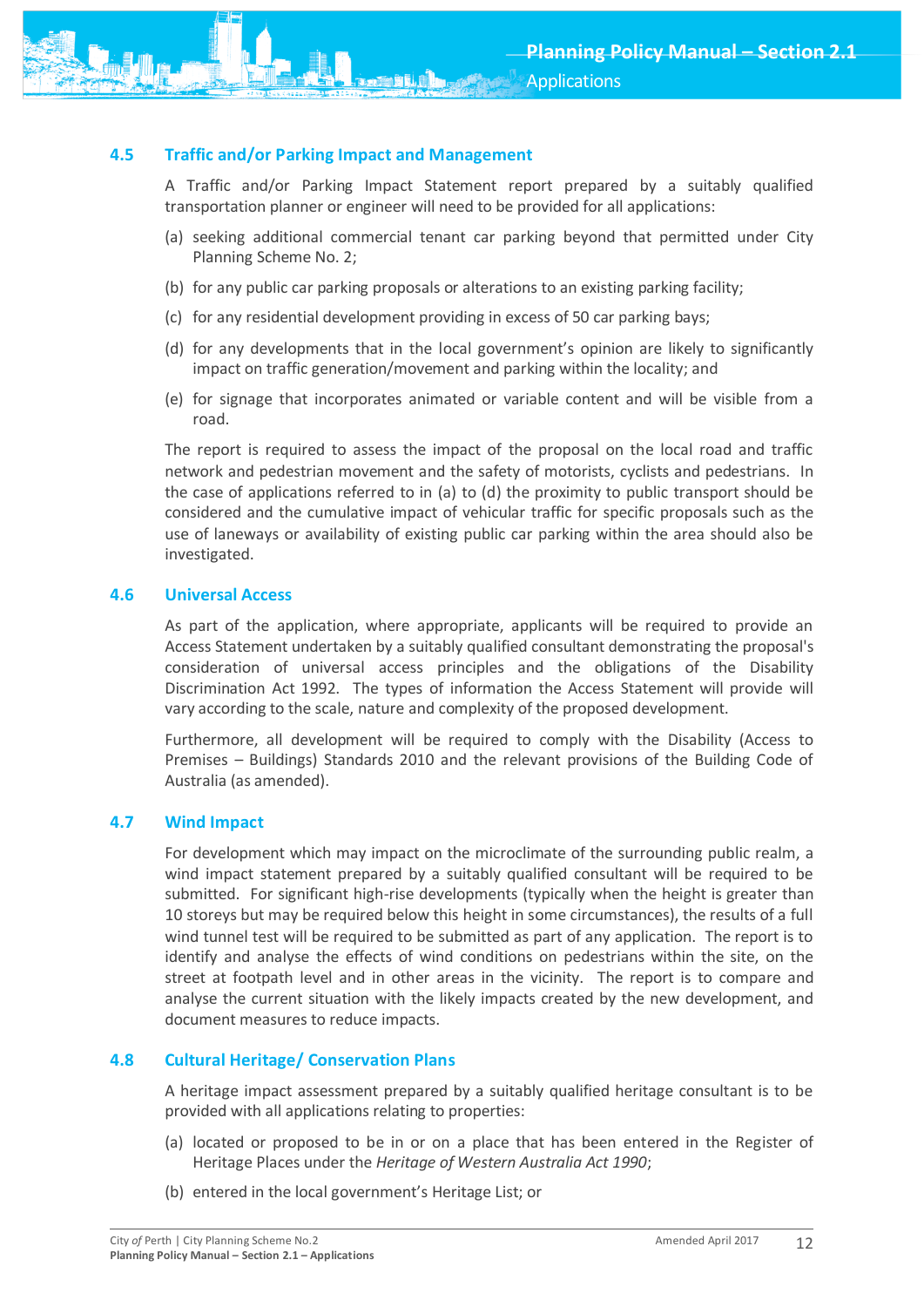

This is also relevant for development that includes the demolition of a building within a Heritage Area.

If the building proposed is a place on the Heritage List, adjacent to a place on the Heritage List or within a Heritage Area, it is necessary to articulate the impact of the proposed development on the heritage place or area. This needs to demonstrate how the proposed development looks to enhance the principles of the relevant Heritage Area or heritage place.

Additional requirements are outlined in the Heritage Policy and the Transfer of Plot Ratio Policy.

#### **4.9 Lighting Impact Assessment**

A Lighting Impact Assessment may be required to be submitted for applications that involve lighting that could impact on the amenity of a locality, including signage that incorporates illumination and/or animated or variable content. It should be prepared by a qualified lighting engineer, lighting designer or other appropriately qualified person and assess the light impact that the proposal will have on the public realm and the adjacent building occupants. The assessment should consider the light intensity and impact relative to existing and foreseeable conditions (including environmental conditions and the cumulative impact of lighting in the area) statutory requirements and Australian Standards (including AS 4282- 1997), appropriate maximum luminance levels and where applicable the objectives, principles and provisions of the Signs Policy.

#### **4.10 Sign Management Plan**

A Sign Management Plan may be required to be submitted for an application that proposes signage with illumination, animated, variable, third party advertising and/or on-premises advertising content. The Plan should identify the operational and content management, maintenance and complaints handling arrangements. Content management should include the establishment of an activity log by the operator which is available to the local government to monitor compliance with any conditions of development approval.

# <span id="page-13-0"></span>**5.0 ACCOMPANYING INFORMATION FOR APPLICATIONS OF A MINOR NATURE**

The local government may require less information to be submitted for the following types of relatively minor developments: -

#### <span id="page-13-1"></span>**5.1 Minor external alterations and/or additions to existing buildings**

In submitting an application for such works the following minimum information is required:

- (a) Application Forms and Fees;
- (b) Application Format in most instances a 3D digital model will not be required. However, it is advisable to contact a planning officer to discuss the scope of works being proposed;
- (c) Planning considerations, Policies and Development Control;
- (d) A plan, properly dimensioned and scaled (1:100 or 1:200), of the site (including any alterations/additions to the existing building footprint);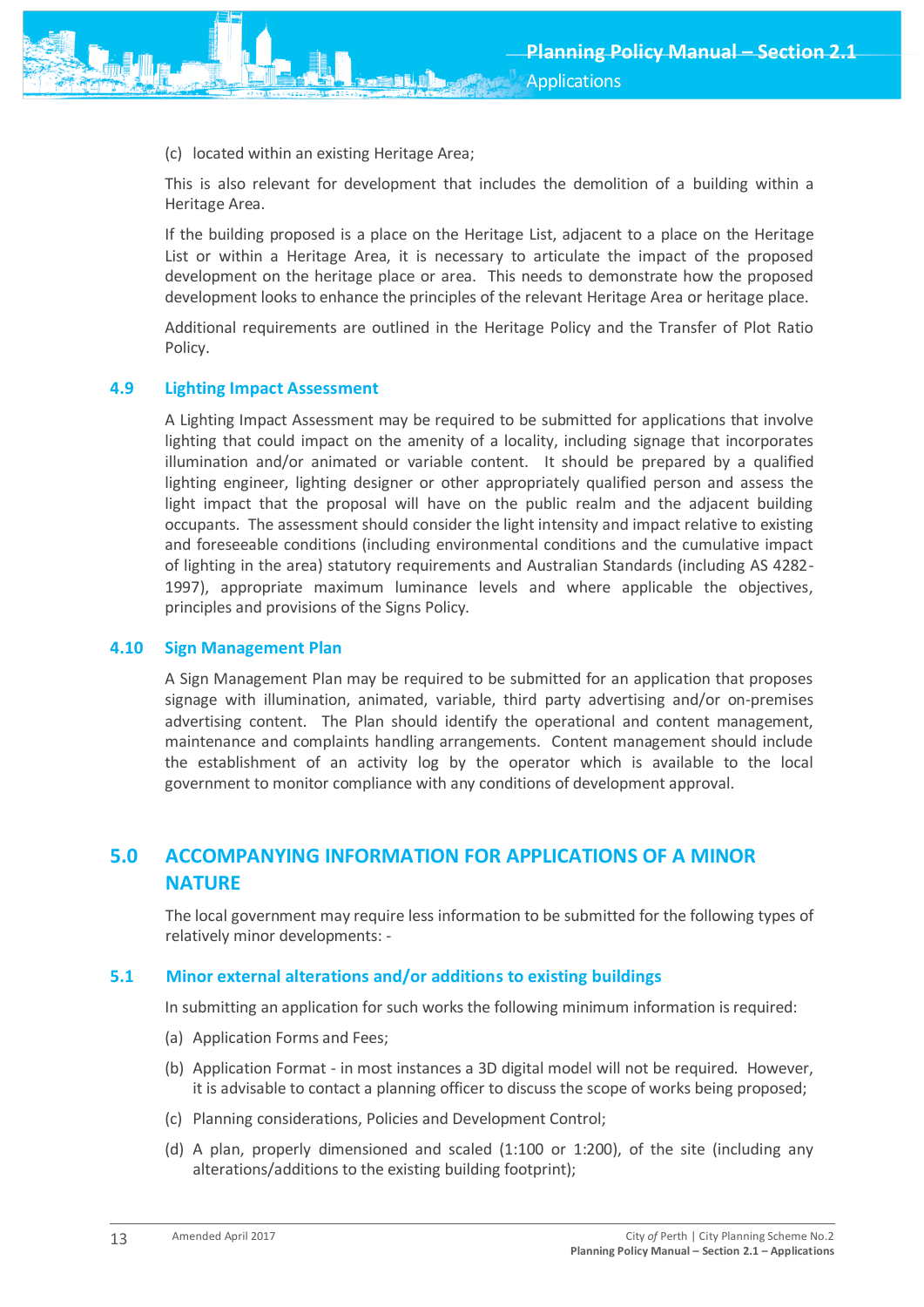

(f) Plans to include sufficient detail to demonstrate that universal access and facilities will be provided in accordance with the expectations of the Disability Discrimination Act 1992, and the Disability (Access to Premises – Buildings) Standards 2010 as appropriate.

## <span id="page-14-0"></span>**5.2 Change of Use applications**

In submitting an application for a change of use, the following minimum information is required:

- (a) Application Forms and Fees;
- (b) Applications Format a 3D digital model will not be required;
- (c) Planning Considerations, Policies and Development Control;
- (d) A plan, properly dimensioned and scaled (1:100 or 1:200), of the site (including any buildings) showing how it is proposed to use the site, and any proposed changes to the site and/or buildings including parking layouts and the total floor area to be occupied by the proposed use(s); and any proposed external alterations;
- (e) A written submission on the proposal including the current approved use of the premises, the proposed use of the premises and such details as the hours of operation, number of staff/practitioners, type of liquor licence being sought (where appropriate), and any other details that would assist in the accurate assessment of the use;
- (f) Plans to include sufficient detail to demonstrate that universal access and facilities will be provided in accordance with the expectations of the Disability Discrimination Act 1992, and the Disability (Access to Premises – Buildings) Standards 2010 as appropriate.
- (g) Details as to whether a licence for the proposed use is required under the Dangerous Goods Act 1985;
- (h) Details of the transporting of materials or goods to and from the site;
- (i) Consideration of potential adverse impacts of the proposed use on the amenity of the surrounding locality; and
- (j) Details of any new signage required for the new use.

#### <span id="page-14-1"></span>**5.3 Signs and Advertisements**

In submitting an application for advertisements or signs the following minimum information is required:

- (a) Application Forms and Fees;
- (b) Planning Considerations, Policies and Development Control with particular regard to the Signs Policy;
- (c) A properly dimensioned and scaled site plan (1:100 or 1:200) including any building(s) on the site and showing the location of any existing signage and all proposed signs;
- (d) Plans showing the dimensions, materials, supporting structure, colours and content of each proposed sign;